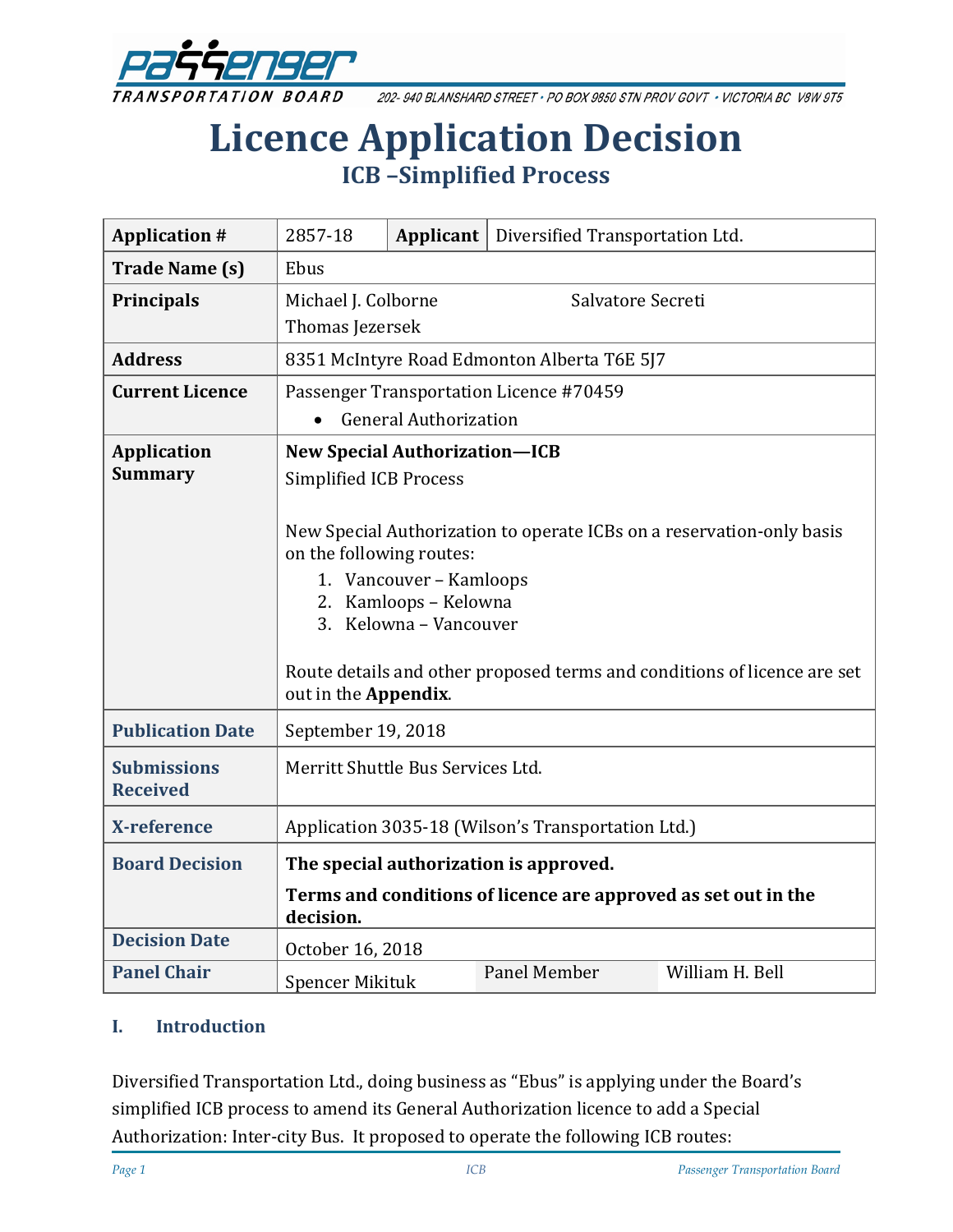- Vancouver <-> Kamloops (Route A) Ebus is proposing to add 2 daily semi-express departures from Vancouver and Kamloops. One in the morning and one in the afternoon or evening. The route would allow for additional stops at Abbotsford, Chilliwack, Hope, and Merritt.
- Kamloops/Kelowna <-> Vancouver (Routes B & C ) Ebus is proposing to add 2 daily express departures from both Vancouver and Kamloops via Kelowna following the morning and afternoon pattern. Ebus would operate this schedule via Kelowna to allow for connectivity between Kamloops, Vernon and Kelowna. The schedule would continue from Kelowna to Vancouver. This route would operate two separate and distinctive legs. The first leg of the trip would be Kamloops/Kelowna and the second leg of the trip would be Kelowna/Vancouver.

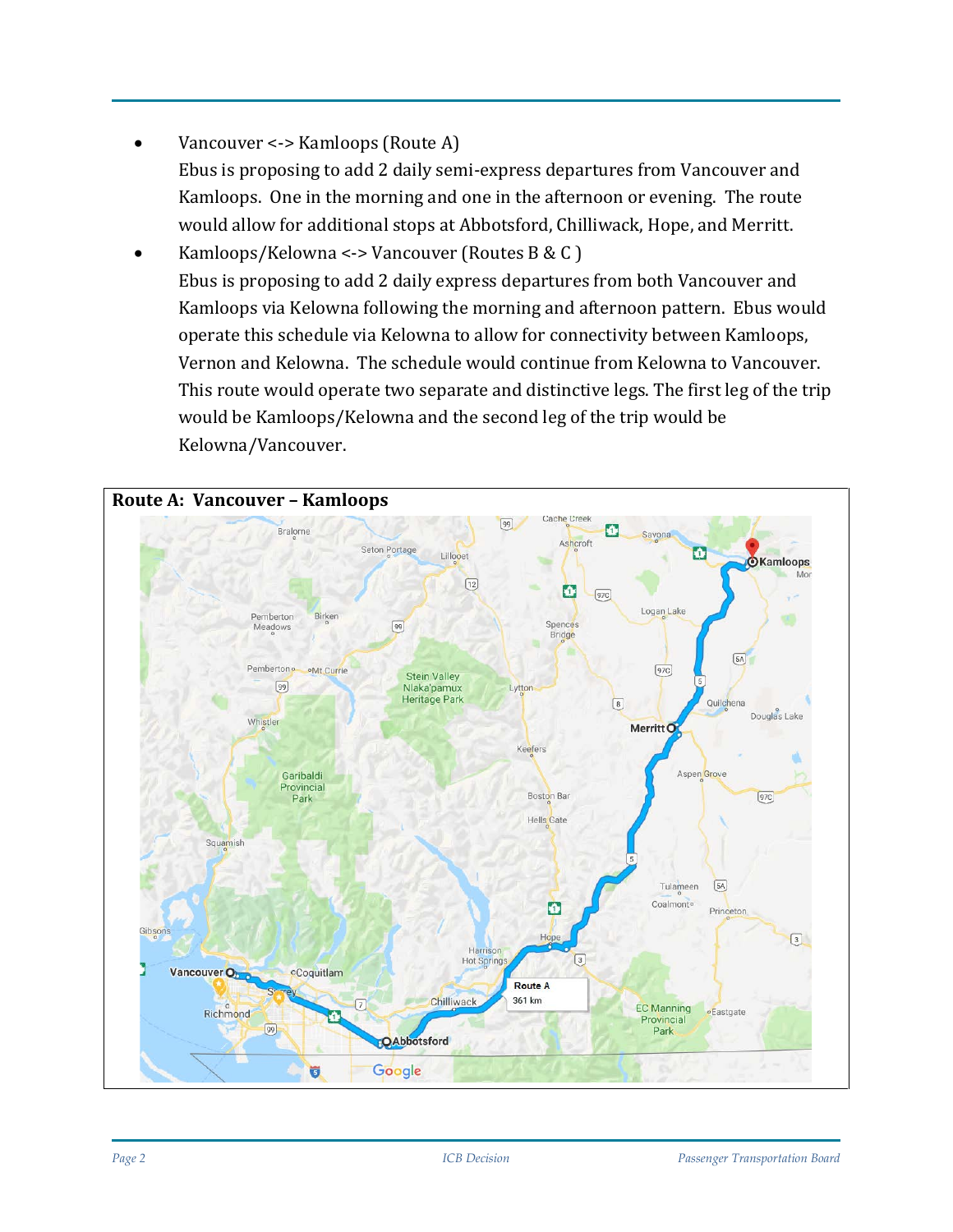

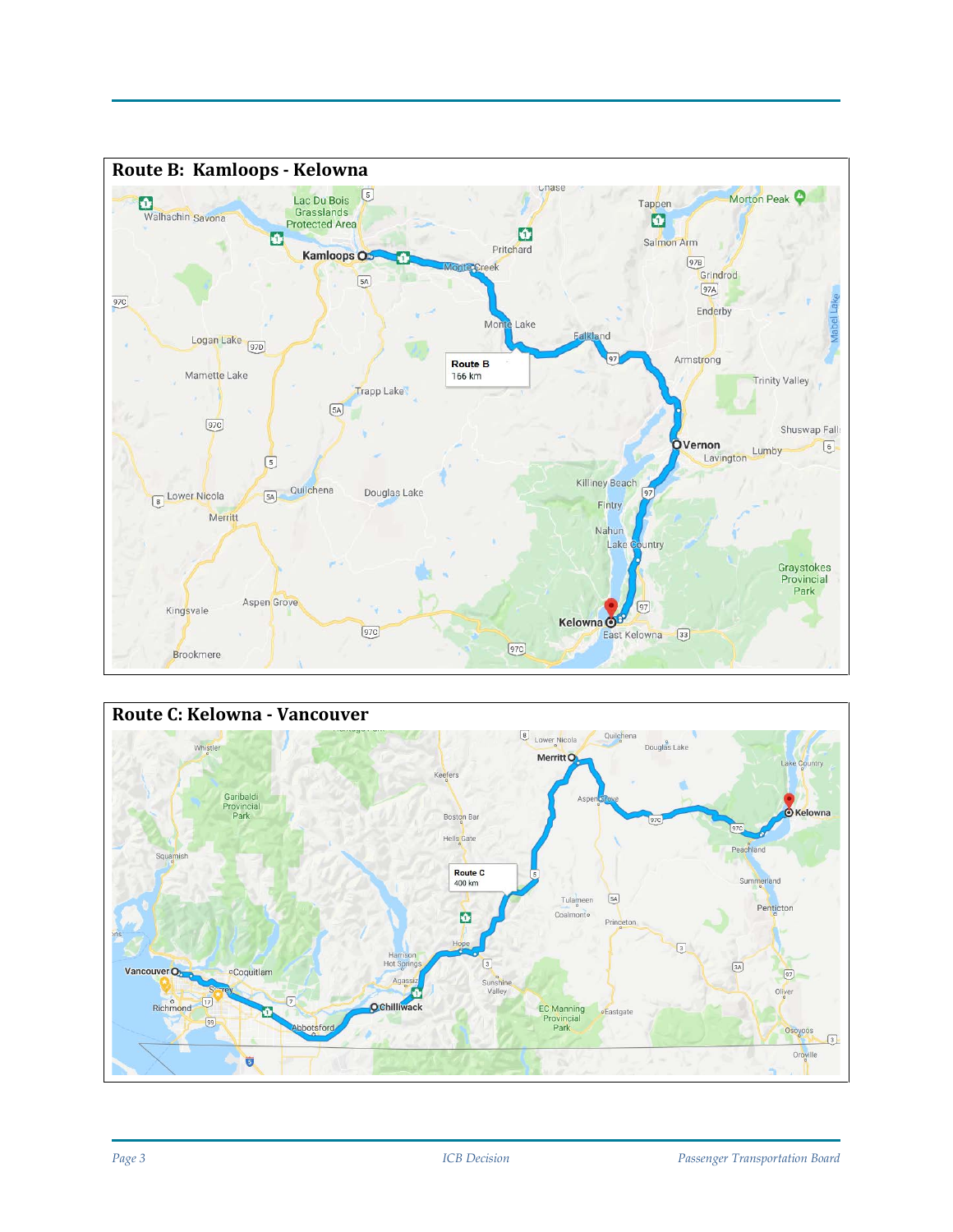Bookings will be available on a reservation only process via website, over the phone and in person in various locations.

# **II. Jurisdiction and Proceedings**

This application is made under the *Passenger Transportation Act* (the "PT Act"). The PT Act regulates the licensing and operation of commercial passenger transportation vehicles in B.C.

Under the Act, the Passenger Transportation Board (the "Board") makes decisions on applications inter-city buses. The Board has the authority to consider and approve applications for new licences as well as applications from existing licensees to change routes and decrease service levels.

In July 2018, Greyhound Transportation Canada ULC issued a news release stating that as of October 31, 2018, it will stop providing bus service in British Columbia. Greyhound's departure from B.C. will leave many areas of the province without inter-city bus service and access to essential services, such as work and education, and safe transportation.

To encourage other operators to fill the gap left by Greyhound's exit, the Board is "fasttracking" applications and using a simplified application process. This package is available for operators applying to operate inter-city buses (ICBs) on corridors in B.C. that:

- 1. have no commercial ICB service, or
- 2. will not have a commercial ICB service when Greyhound Canada [withdraws its bus](https://www.newswire.ca/news-releases/greyhound-canada-to-downsize-its-canadian-business-based-on-a-41-decline-in-ridership-since-2010-687687091.html)  [service](https://www.newswire.ca/news-releases/greyhound-canada-to-downsize-its-canadian-business-based-on-a-41-decline-in-ridership-since-2010-687687091.html) from BC on October 31, 2018.

The PT Act requires the Board to consider public need, applicant fitness and sound economic conditions in the passenger transportation industry before deciding whether to approve an application, in whole or in part, or to refuse an application. For applications proceeding through the simplified ICB process, much of the Board's focus is on applicant fitness.

The Act also allows the Board to, among other things:

• accept evidence and information that it considers relevant, necessary, and appropriate, whether or not the information would be admissible in a court of law. [Section 15]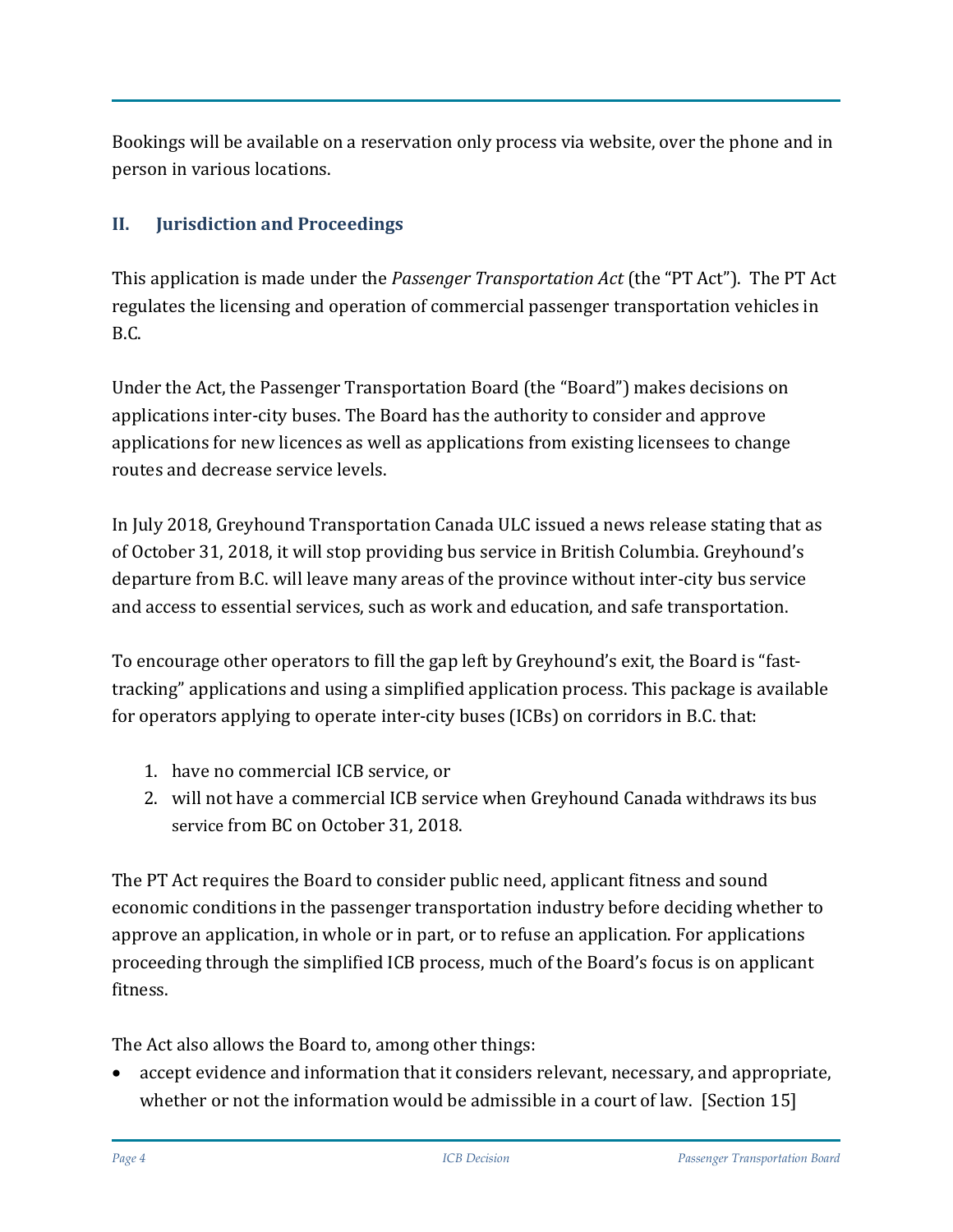- conduct written, electronic or oral hearings, or any combination of them, as the Board, in its sole discretion, considers appropriate [Section 17]
- require further information from an applicant  $[Section 27(1)(b)]$
- conduct an investigation into any matter related to an application (Section 27(3)(b)

Section 26 (2) of the Act requires the Board to publish the fact and nature of applications and section 27(3) requires the Board to consider applications and any written submissions it receives as result of publication. Section 27(5) says that people who make submissions are not entitled to disclosure of further information, unless the Board orders otherwise.

(a) Procedural Matters

#### *1. Similar Applications*

The Board received one other application, from Wilson's Transportation Ltd. (Wilson`s), to serve Kamloops, Kelowna and Vancouver. Pursuant to section 14 of the Passenger Transportation Act, we have considered these applications together.

We also received an application from Rider Express Transportation Corporation to provide an inter-city bus service from the Alberta border. Although there is some overlap on the Kamloops to Vancouver corridor via Highway 5 & Highway 1, we considered this application separately as a distinct inter-city bus service with connections to Calgary and beyond. Similarly, we are treating the application from Merritt Shuttle Bus Service independently from the Wilson`s and Ebus applications. Although there is some potential overlap, Merritt Shuttle is also proposing to serve Prince George and Spences Bridge (via highways Nos. 8 & 1).

We are conducting this application by way of a written hearing.

# **III. Background**

Diversified Transportation Ltd., doing business as Ebus, is part of the Pacific Western Group of Companies. It is a family owned and operated people transportation company incorporated in Alberta on June 6, 1956 and registered as an extra provincial company in British Columbia on September 19, 1968. Its head office is located in Calgary Alberta. It has over 60 years of experience in providing transportation solutions in five provinces and one territory. The company is Canada's largest privately-owned people transportation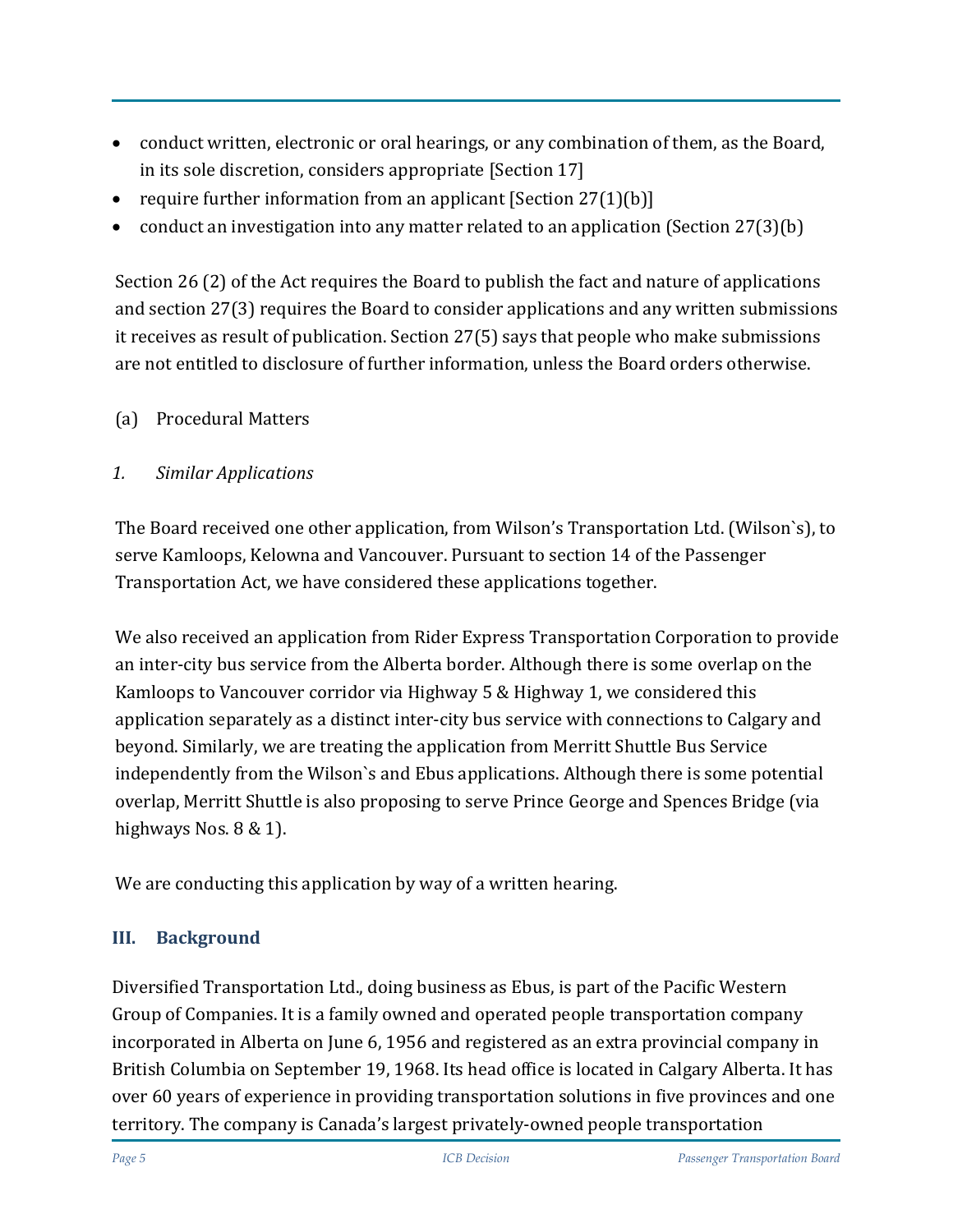company employing over 4,800 employees and operating 3,800 revenue producing vehicles which carry 175,000 passengers per day. Its business is split into four categories which are motorcoach, student transportation, transit services, and employee transportation.

The applicant submitted requisite forms and materials.

# **IV. Applicant's Rationale, Submissions and Responses**

# *(a) Applicant's Rationale*

Greyhound Canada announced on July 9, 2018, that it will be discontinuing all scheduled services in Western Canada effective October 31, 2018. The change will allow the Ebus brand to expand current scheduled services in Alberta as well as add routes in British Columbia between Vancouver, Kamloops and Kelowna. Goals are to capture ridership and accelerate the opportunity to integrate with traditional and disruptive service providers.

# *(b) Submissions & Applicant's Response*

A submission was received from Merritt Shuttle Bus Services Ltd. (Merritt Shuttle).

The submission noted this area of concern: *Ebus has included in their application to service Merritt twice daily to take passengers to Vancouver or Kelowna. Merritt Shuttle has an issue with Ebus coming into Merritt and is requesting Ebus to bypass Merritt on their way to Vancouver or Kelowna*.

The applicant responded to the submission as follows: *The Ebus application includes a very different product offering, service level, and price point. While Merritt Shuttle is proposing mini buses and school buses in their application, Ebus is proposing new Prevost H3 45 highway coaches equipped with a washroom, Wi-Fi, coach seating, and entertainment options for its services. All buses will be equipped with a wheelchair lift to ensure that all customers regardless of mobility are able to use Ebus to meet their travel needs. Ebus has included Merritt on its routes for connectivity, passenger breaks, and driver switches, which is why it is important for Ebus to stop in Merritt.*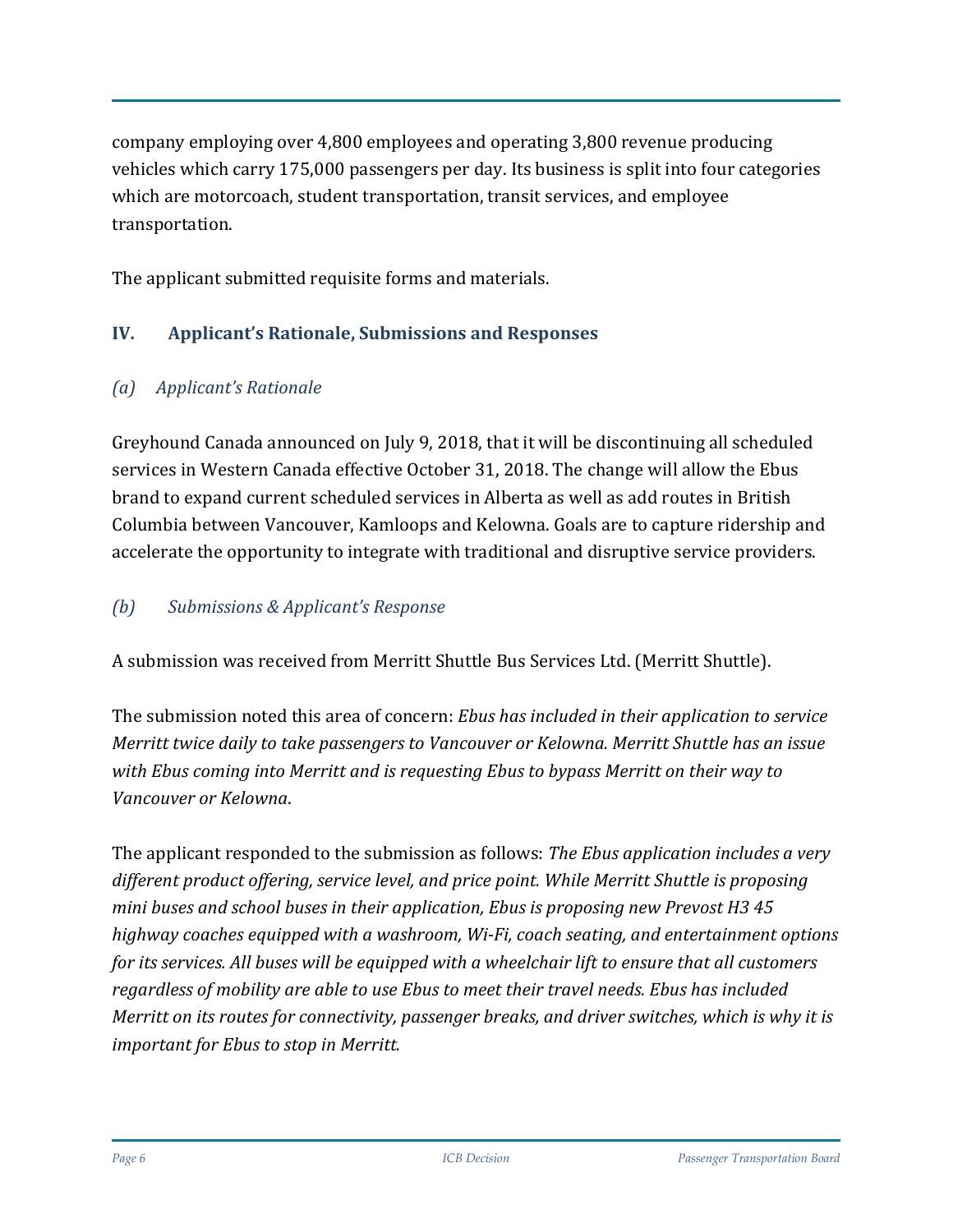#### **V. Board Mandate**

Section 28(1) of the *Passenger Transportation Act* says that the Board may approve the application, if the Board considers that:

- (a) there is a public need for the service the applicant proposed to provide under any special authorization.
- (b) the applicant is a fit and proper person to provide that service and is capable of providing that service, and
- (c) the application, if granted, would promote sound economic conditions in the passenger transportation business in British Columbia.

# **VI. Reasons for the Board's Decision**

As we noted earlier, applicant fitness is the focus of the streamline applications. The Board reviews the conduct of an applicant and the structure of its operations. Does the applicant seem to understand passenger transportation laws and policies? Is the business set up to follow these laws? Is there something in the applicant's background that shows it disregards the law?

Applicants must show that they have the resources and skills to manage the service that they want to operate. The Board gets much of this information from business plans and financial statements.

Diversified Transportation Ltd. was incorporated in Alberta on June 6, 1956. The president and Chief Operating officer is Thomas Jezersek who has 26 years of transportation management experience. The key people responsible for the success of the company are: Dean Wright, Vice President, Motorcoach, with 25 years of passenger transportation experience in roles of operations supervisor, manager, and general manager and vice president; Sven Lisson with ten years of passenger transportation experience in the role of operations manager Red Arrow and Ebus; and John Stepovy with ten years of experience in the roles of director of sales and business development, operations manager, general manager, and business development.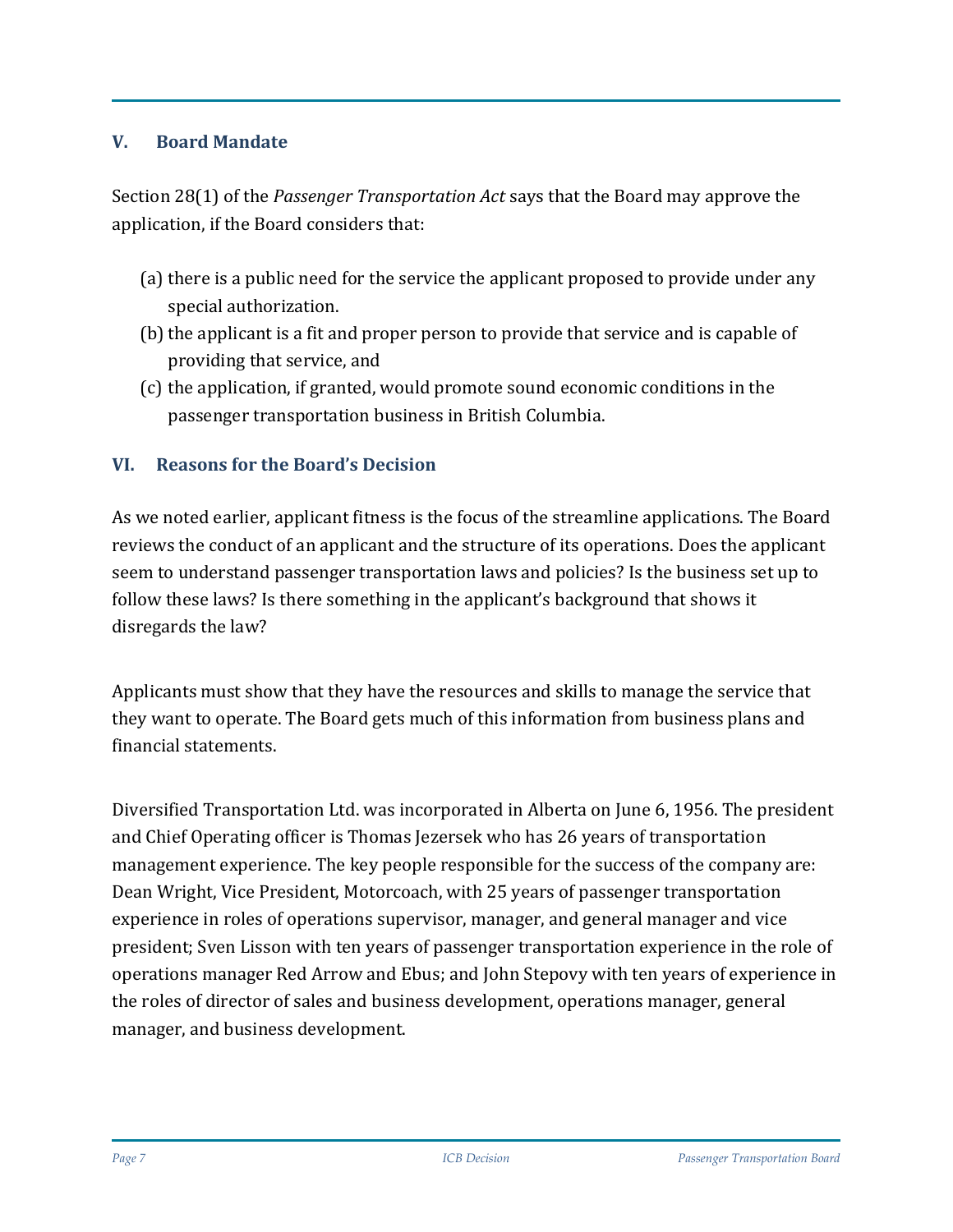The Unlawful Activity and Bankruptcy forms indicate no negative concerns about the principals. There has not been any information brought to our attention to prove the applicant is not fit and proper.

Ebus's National Safety Code rating is satisfactory unaudited. Ebus` required driver's qualifications are: Class 1 or Class 2 licence, with previous commercial driving and highway experience and motorcoach experience; and clean commercial driver abstracts and clear criminal records.

The applicant has signed the Liquor Control and Licensing Act Declaration declaring, among other things, that it will operate its vehicles in accordance with the Act.

The financial information included a three-year financial projection and startup costs, statement of cash flows, balance sheet, and statement of earnings and retained earnings for 2016 and 2017. Ebus appears to be in sound fiscal condition. Ebus has ordered four new 2019 Prevost H3-45 wheelchair accessible motor coaches for its scheduled operations, leasing details were supplied with the financial information.

It would appear that Ebus has the experience, operational knowledge, and has the financing in place to acquire the required capacity to service its proposed new route safely and effectively.

We find the applicant to be a fit and proper person who has the necessary skills and infrastructure in place that would indicate that they are capable of managing and providing the additional service.

The Board received two user support statements. Both stated that they have a requirement for Ebus to commence service specifically from Kamloops to Kelowna.

Ebus service offers amenities not available on other types of equipment that the opposing submitter is proposing to offer. Given the nature of Ebus's business, it would appear that Ebus would not encroach, to any significant extent, if at all, on business from other proposed service providers in the area, if the applications were to be approved.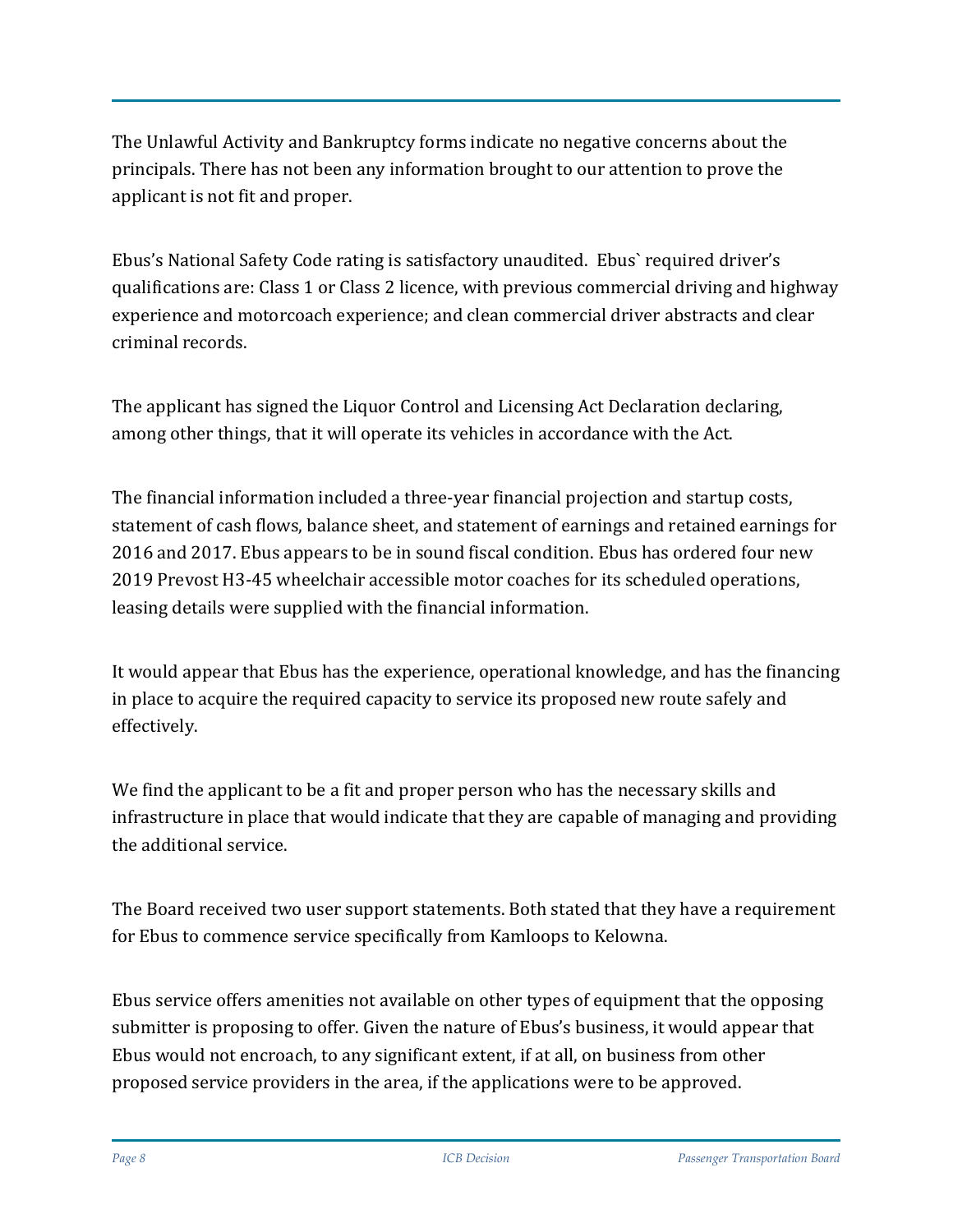The applicant is to operate from Vancouver to Kamloops and from Vancouver/to Kamloops/Kelowna. The routes proposed by Ebus give the public added service options on segments of six routes in Greyhound's current Passenger Transportation Licence. They provide a continuation of some of the Greyhound services when Greyhound stops operating. Therefore, we find that there is a public need for the service the applicant proposes.

We are also approving the application from Wilson`s, which has a minimum frequency level of one round trip per day. We have also approved the application from Rider Express which stops in Merritt and Kamloops and has a minimum frequency level of one round trip per day. We are therefore setting the minimum frequency level for Ebus at one round trip per day. These minimum frequencies are similar to those of Greyhound's service levels prior to February, 2018. Ebus, as well as other approved providers, may increase its service levels at any time, without PT Board approval.

With the departure of Greyhound, it is important that the public receive bus service immediately and regain confidence in ICB services. Such confidence is critical for the long term benefit of the industry. We are of the view that demand combined with the low minimum frequency of operations and increased flexibility, as noted below, will encourage healthy competition and promote sound economic conditions in the passenger transportation industry in B.C.

The terms and conditions of licence specify required stops and minimum frequencies. The applicant may, however, at some point want to expand its service to other stops along its routes or highway corridors. We have, therefore, included a term and condition of licence to provide this flexibility.

# **VII. Conclusion**

For the reasons above, this application is approved as set out in this decision. We establish notice and activation requirements and the terms and conditions of licence that are attached to this decision as Appendices I and II respectively. These form an integral part of the decision.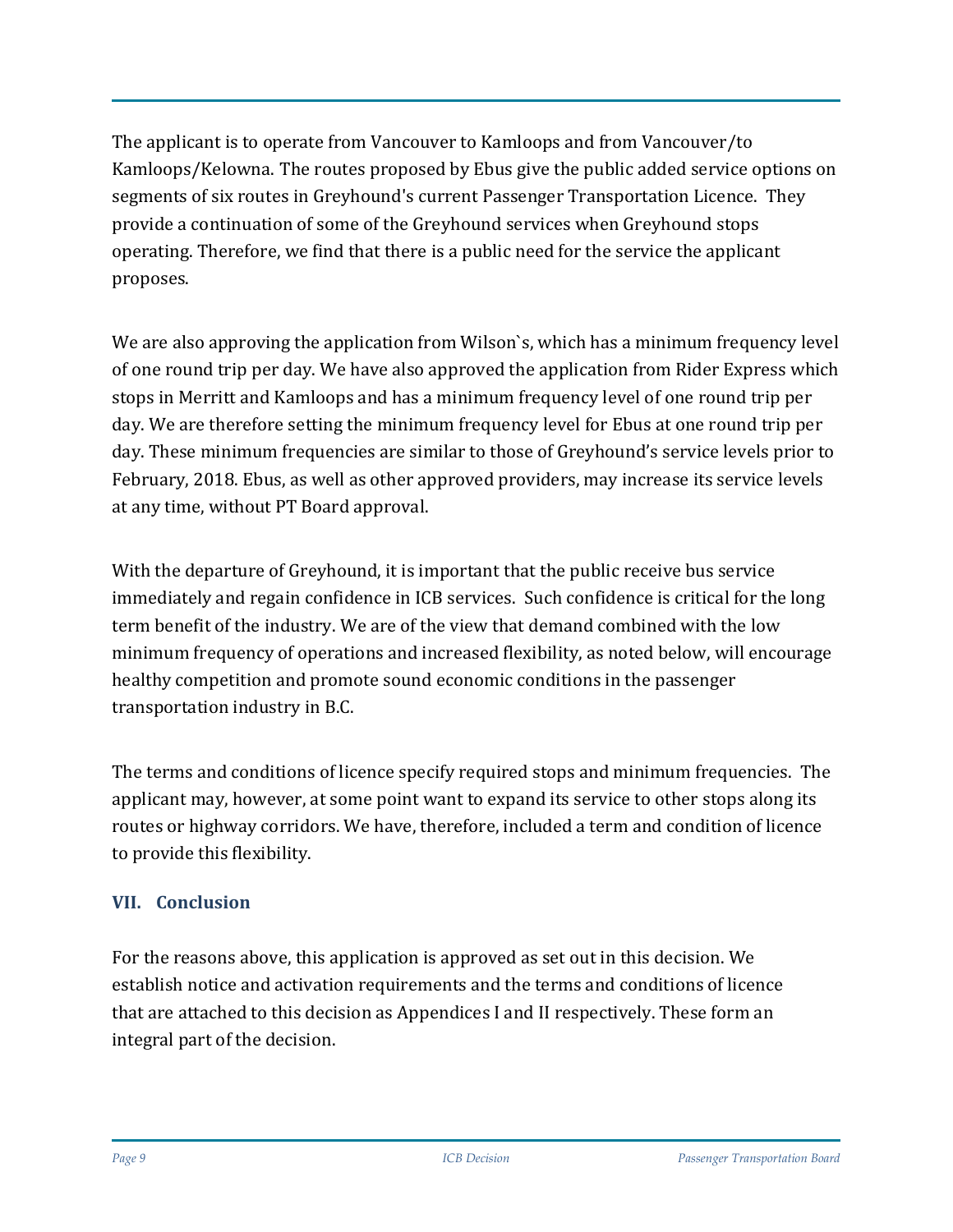Diversified Transportation Ltd. dba Ebus Appendix I

# **Appendix 1: Public Notice Requirements**

A Passenger Transportation Licence must be issued by the Registrar of Passenger Transportation under section 29 or renewed under section 34 of the Passenger Transportation Act before the special authorization approved in this decision may be exercised.

#### **A. Direction to the Applicant Regarding Notice and Implementation**

• Unless otherwise ordered by the Passenger Transportation Board, Diversified Transportation Ltd. must post time schedules on line and make available to the public on line its reservation system no later than **October 31, 2018** to enable advance bookings.

#### **B. Direction to the Registrar of Passenger Transportation Regarding Issuance**

• The Registrar of Passenger Transportation (Registrar) may only issue a licence to Diversified Transportation Ltd. that reflects the terms and conditions approved in this decision and set out in Appendix 2 after the Registrar is satisfied that Diversified Transportation Ltd. has posted time schedules on line and made available to the public on line its reservation system.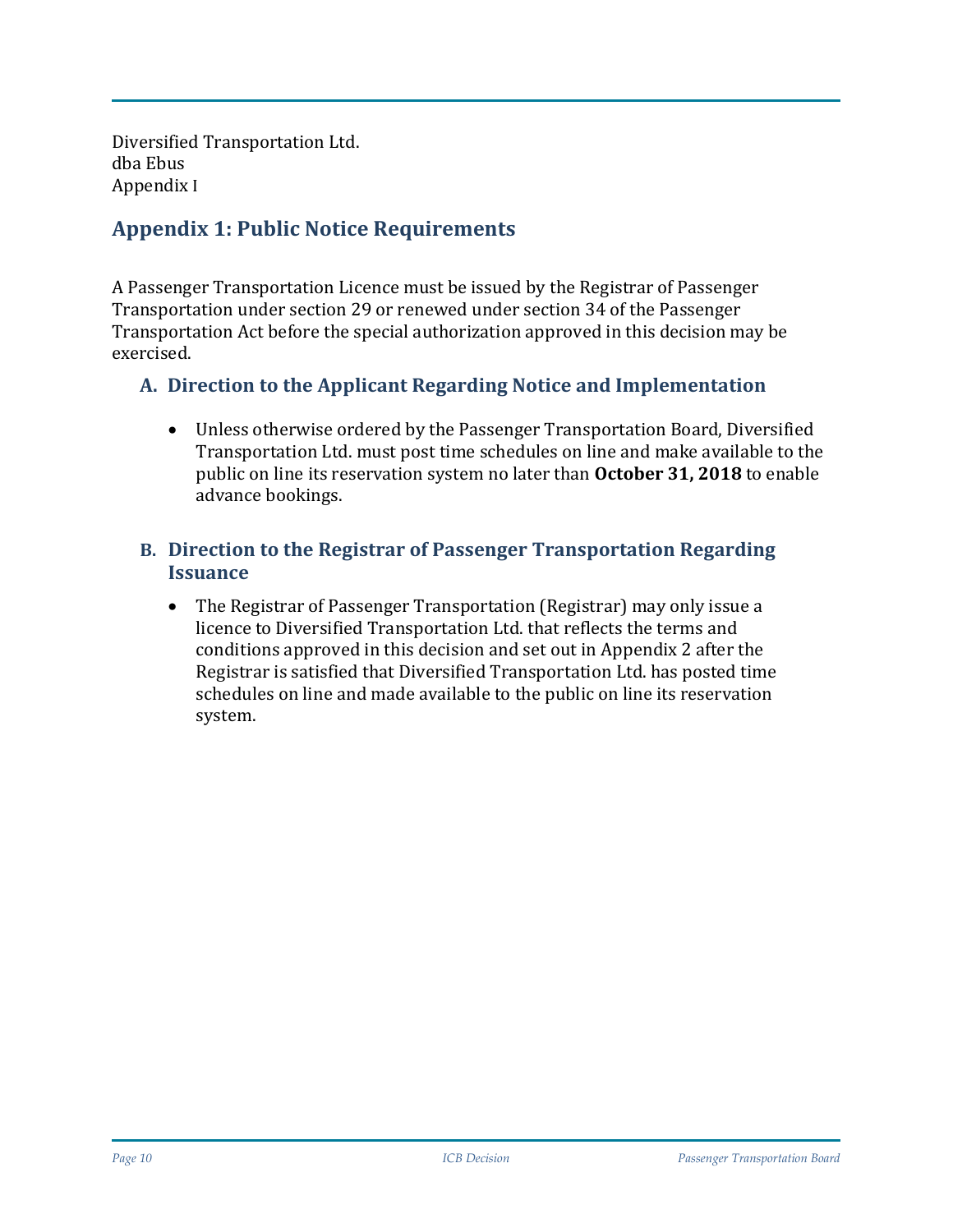Diversified Transportation Ltd. dba Ebus Appendix II

| <b>Licence Required</b><br>to Operate<br><b>Vehicles</b> | The Registrar of Passenger Transportation must issue the applicant a<br>licence before the applicant can operate any vehicles approved in this<br>decision.                                                                                                                                                                                                                                                                                                                    |  |  |
|----------------------------------------------------------|--------------------------------------------------------------------------------------------------------------------------------------------------------------------------------------------------------------------------------------------------------------------------------------------------------------------------------------------------------------------------------------------------------------------------------------------------------------------------------|--|--|
| <b>Approval of</b><br>application may<br>expire          | 1. The applicant must activate at least 2 vehicles by <b>November 15</b> ,<br>2018.<br>2. If the applicant does not meet the requirements set out in 1 above,<br>this Special Authorization expires.<br>3. The Passenger Transportation Board may vary the requirements set<br>out in 1 above, if circumstances warrant it.<br>4. If an applicant needs more time to activate its vehicles, then the<br>applicant must make a request to the Board before October 31,<br>2018. |  |  |
|                                                          | (Note: "activate" means that the applicant has submitted the documents<br>required to obtain a Special Authorization Vehicle Identifier to the<br>Registrar of Passenger Transportation.)                                                                                                                                                                                                                                                                                      |  |  |
| <b>Notice to Registrar</b>                               | The Registrar must not, without direction from the Board, issue the<br>applicant a licence or any Special Authorization Vehicle Identifiers if the<br>applicant has not activated at least 2 vehicles by November 15, 2018.<br>(Note: activated means that the applicant has submitted to the Registrar of<br>Passenger Transportation the documents required to obtain a Special<br>Authorization Vehicle Identifier.)                                                        |  |  |

| <b>Special</b><br>Authorization | <b>Inter-City Bus (ICB)</b>                                                                                                                                                                                               |  |  |  |
|---------------------------------|---------------------------------------------------------------------------------------------------------------------------------------------------------------------------------------------------------------------------|--|--|--|
| <b>Terms &amp; Conditions</b>   |                                                                                                                                                                                                                           |  |  |  |
| <b>Services</b>                 |                                                                                                                                                                                                                           |  |  |  |
| Service                         | Transportation of passengers must be provided:<br>on a scheduled basis, and<br>a)<br>in accordance with minimum frequencies and other terms and<br>b)<br>conditions of licence that apply to the routes and route points. |  |  |  |
| Schedule                        | The licence holder must publish, in a manner accessible to the general<br>public, a schedule for each route with the time and location of each stop,                                                                      |  |  |  |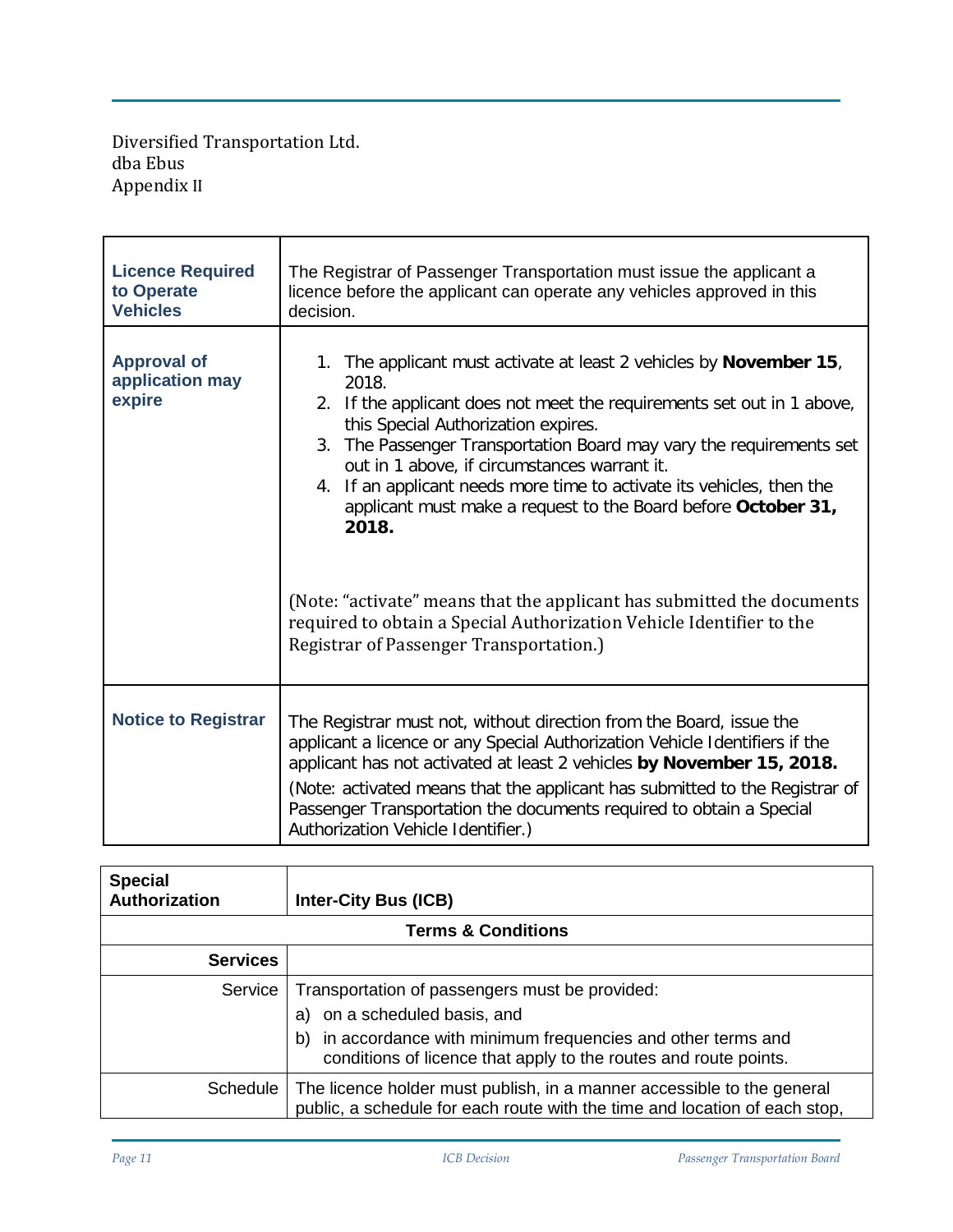|                             | and must carry in each vehicle a copy of the schedule that the vehicle is<br>following.                                                                                                                   |                                                                                                                                                                                                                                                                                                            |  |
|-----------------------------|-----------------------------------------------------------------------------------------------------------------------------------------------------------------------------------------------------------|------------------------------------------------------------------------------------------------------------------------------------------------------------------------------------------------------------------------------------------------------------------------------------------------------------|--|
| <b>Service Exception</b>    | Routes may be operated on a "pre-booked" or "reservation required" basis<br>provided that:                                                                                                                |                                                                                                                                                                                                                                                                                                            |  |
|                             | a) applicable routes are identified as a "pre-booked" or "reservation<br>required" service in all current, published schedule information, and                                                            |                                                                                                                                                                                                                                                                                                            |  |
|                             | the licensee's website.                                                                                                                                                                                   | b) these routes are available at all times for pre-booking or reservation on                                                                                                                                                                                                                               |  |
|                             |                                                                                                                                                                                                           | When these conditions are met and when no reservations have been<br>received for pickup or drop off at one or more points on the route by the<br>time service is scheduled to be provided, the licence holder has the option<br>of not providing service to those points that would otherwise be required. |  |
| <b>Route A</b>              |                                                                                                                                                                                                           |                                                                                                                                                                                                                                                                                                            |  |
| <b>Terminating Point 1:</b> |                                                                                                                                                                                                           | <b>City of Vancouver</b>                                                                                                                                                                                                                                                                                   |  |
| <b>Terminating Point 2:</b> |                                                                                                                                                                                                           | <b>City of Kamloops</b>                                                                                                                                                                                                                                                                                    |  |
| Corridors:                  |                                                                                                                                                                                                           | Highway 1: Vancouver - Hope                                                                                                                                                                                                                                                                                |  |
|                             |                                                                                                                                                                                                           | Highway 5: Hope - Kamloops                                                                                                                                                                                                                                                                                 |  |
| <b>Route Points</b>         |                                                                                                                                                                                                           | Daily Minimum (round trips)                                                                                                                                                                                                                                                                                |  |
| City of Vancouver           |                                                                                                                                                                                                           | 1                                                                                                                                                                                                                                                                                                          |  |
| City of Abbotsford          |                                                                                                                                                                                                           | 1                                                                                                                                                                                                                                                                                                          |  |
| <b>City of Merritt</b>      |                                                                                                                                                                                                           | 1                                                                                                                                                                                                                                                                                                          |  |
| City of Kamloops            |                                                                                                                                                                                                           | 1                                                                                                                                                                                                                                                                                                          |  |
| <b>Alternative Points:</b>  | The licence holder may pick up or drop off passengers at any location,<br>municipality or unincorporated area that is between the terminating points<br>and on highway corridors approved for this route. |                                                                                                                                                                                                                                                                                                            |  |
| <b>Route B</b>              |                                                                                                                                                                                                           |                                                                                                                                                                                                                                                                                                            |  |
| <b>Terminating Point 1:</b> |                                                                                                                                                                                                           | <b>City of Kamloops</b>                                                                                                                                                                                                                                                                                    |  |
| <b>Terminating Point 2:</b> |                                                                                                                                                                                                           | <b>City of Kelowna</b>                                                                                                                                                                                                                                                                                     |  |
| Corridors:                  |                                                                                                                                                                                                           | Highway 1: Kamloops - Monte Creek<br>Highway 97: Monte Creek - Kelowna                                                                                                                                                                                                                                     |  |
| <b>Route Points</b>         |                                                                                                                                                                                                           | Daily Minimum (round trips)                                                                                                                                                                                                                                                                                |  |
| City of Kamloops            |                                                                                                                                                                                                           | 1                                                                                                                                                                                                                                                                                                          |  |
| City of Vernon              |                                                                                                                                                                                                           | 1                                                                                                                                                                                                                                                                                                          |  |
| City of Kelowna             |                                                                                                                                                                                                           | 1                                                                                                                                                                                                                                                                                                          |  |
| <b>Alternative Points:</b>  | The licence holder may pick up or drop off passengers at any location,<br>municipality or unincorporated area that is between the terminating points<br>and on highway corridors approved for this route. |                                                                                                                                                                                                                                                                                                            |  |